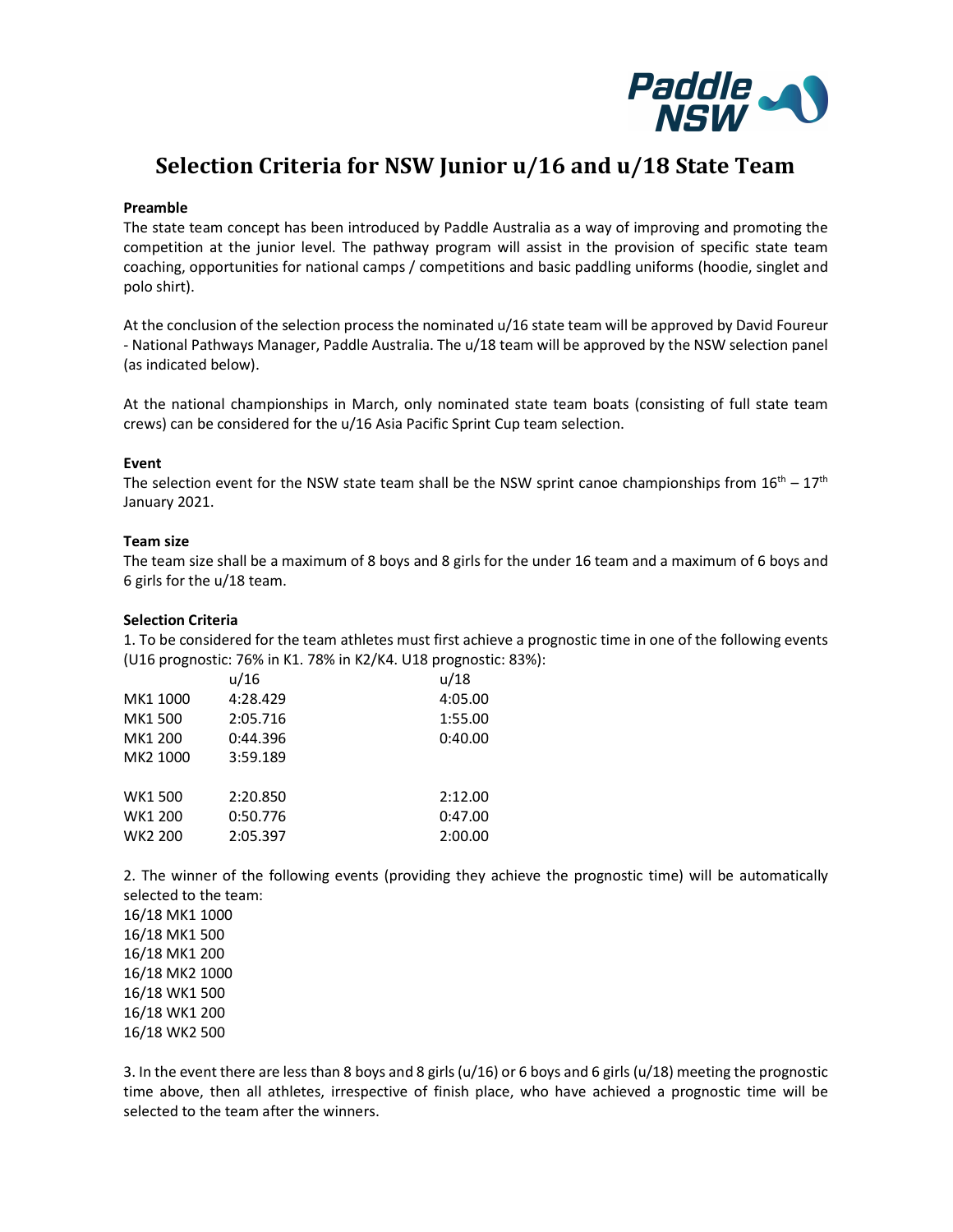

4. In the event that there are more than 8 boys or 8 girls (u/16) or 6 boys and 6 girls (u/18), a point score will determine the filling of the remaining places on the team after the winners that have already been automatically selected to the team.

5. For the purpose of the point score, the boys will count their best 3 scores of 4 events. In the case of the girls, they will count the best 2 of 3 events. Points will be awarded as follows:

| MK1 1000,<br>MK1 500,<br>MK2 1000<br>WK1500<br><b>WK2 500</b><br>MK1 200,<br>WK1 200<br>$\mathbf{1}$<br>36<br>$18\,$<br>24<br>$\overline{2}$<br>34<br>16<br>22<br>$\overline{3}$<br>$20\,$<br>32<br>14<br>30<br>18<br>12<br>$\overline{\mathbf{4}}$<br>5<br>28<br>$16\,$<br>$10\,$<br>8<br>26<br>6<br>14<br>$\overline{7}$<br>24<br>6<br>12<br>$10\,$<br>8<br>22<br>$\pmb{4}$<br>9<br>20<br>$\overline{2}$<br>8<br>18<br>$1st$<br>BF<br>2nd<br>16<br>BF<br>3rd<br>14<br>BF |
|----------------------------------------------------------------------------------------------------------------------------------------------------------------------------------------------------------------------------------------------------------------------------------------------------------------------------------------------------------------------------------------------------------------------------------------------------------------------------|
|                                                                                                                                                                                                                                                                                                                                                                                                                                                                            |
|                                                                                                                                                                                                                                                                                                                                                                                                                                                                            |
|                                                                                                                                                                                                                                                                                                                                                                                                                                                                            |
|                                                                                                                                                                                                                                                                                                                                                                                                                                                                            |
|                                                                                                                                                                                                                                                                                                                                                                                                                                                                            |
|                                                                                                                                                                                                                                                                                                                                                                                                                                                                            |
|                                                                                                                                                                                                                                                                                                                                                                                                                                                                            |
|                                                                                                                                                                                                                                                                                                                                                                                                                                                                            |
|                                                                                                                                                                                                                                                                                                                                                                                                                                                                            |
|                                                                                                                                                                                                                                                                                                                                                                                                                                                                            |
|                                                                                                                                                                                                                                                                                                                                                                                                                                                                            |
|                                                                                                                                                                                                                                                                                                                                                                                                                                                                            |
|                                                                                                                                                                                                                                                                                                                                                                                                                                                                            |

Athletes will be ranked following the allocation of points. In the event of a tie after allocating points, the athletes with the highest ranking in the MK1 1000 or the WK1 500 will be selected to the team.

In the event interstate paddlers compete and place they will not be awarded points. The points will drop down and be awarded to the next placed NSW athlete until all points are allocated.

At the absolute discretion of the selection panel, u/17 athletes may be considered for the u/18 team if they have met a prognostic time of 81% and show improvement from their u/16 times from the year before. If athletes wish to count the K2 for points, both athletes must be u/17 age group in the year of competition.